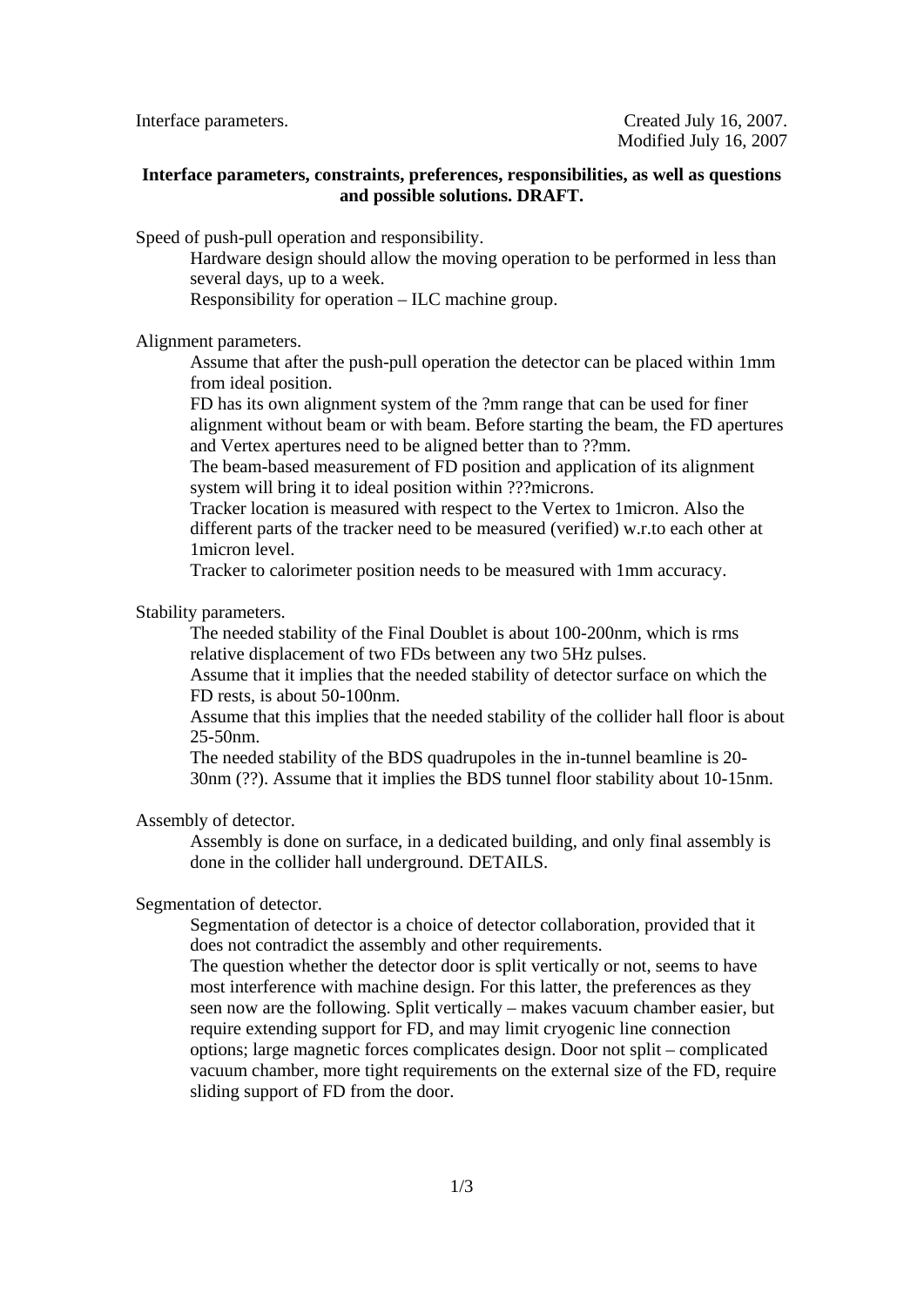### Radiation and shielding.

Detector should either be self-shielded or need to assume responsibility for additional local fixed or movable shielding (walls) to provide area assessable for people near the second detector when the other one is running with beam. The radiation criteria to be satisfied are for normal operation and for accident case. In the normal operation, the dose anywhere near non-operational second detector should be less than 0.05mrem/hour. In the accident case the dose should be less than 25rem/h for maximum credible beam (simultaneous loss of both e+ and ebeams near IP, at maximum beam power), and the integrated dose less than 100mrem per accident.

(The outcome of these requirements is understood to be the need for packman shielding of the IR beamlines, and additional shielding of detector and a shielding wall for non-self shielding detector.)

#### Vacuum requirements.

To limit beam gas interaction, the vacuum should be less than 1nTorr within 200m of the IP, 10nTorr from 200m to 800m from the IP, and 50nTorr more than 800m from the IP.

#### Magnetic field outside of detector.

Field outside of detector body should be smaller than 50Gauss.

# Opening of detector on the beamline.

Hardware design should allow opening or closing to be performed in half-a-day. At least 2m of opening should be provided.

The corresponding detector collaboration is responsible for the operation.

### Cryogenic system for the FD.

Should provide 2K helium.

Assume that the push-pull schedule require the cryo lines to be always connected to the FD and heat exchanger.

System should allow for 100W??? total heat load for the 2K FD and cryo lines. The cryo lines are not restricted to be only in a plane, as soon as they contain just a single phase, and two phase system is present only in heat exchangers.

# Support of forward instrumentation.

The masks or other IR hardware and instrumentation should not be supported from the final doublet, if the total mass recalculated to the IR FD edge exceeds 10kg.

# Calibration of detector.

After routine push pull operation or other routine switch of the magnetic field is performed with data tracks, at nominal or other energy. This operation is the